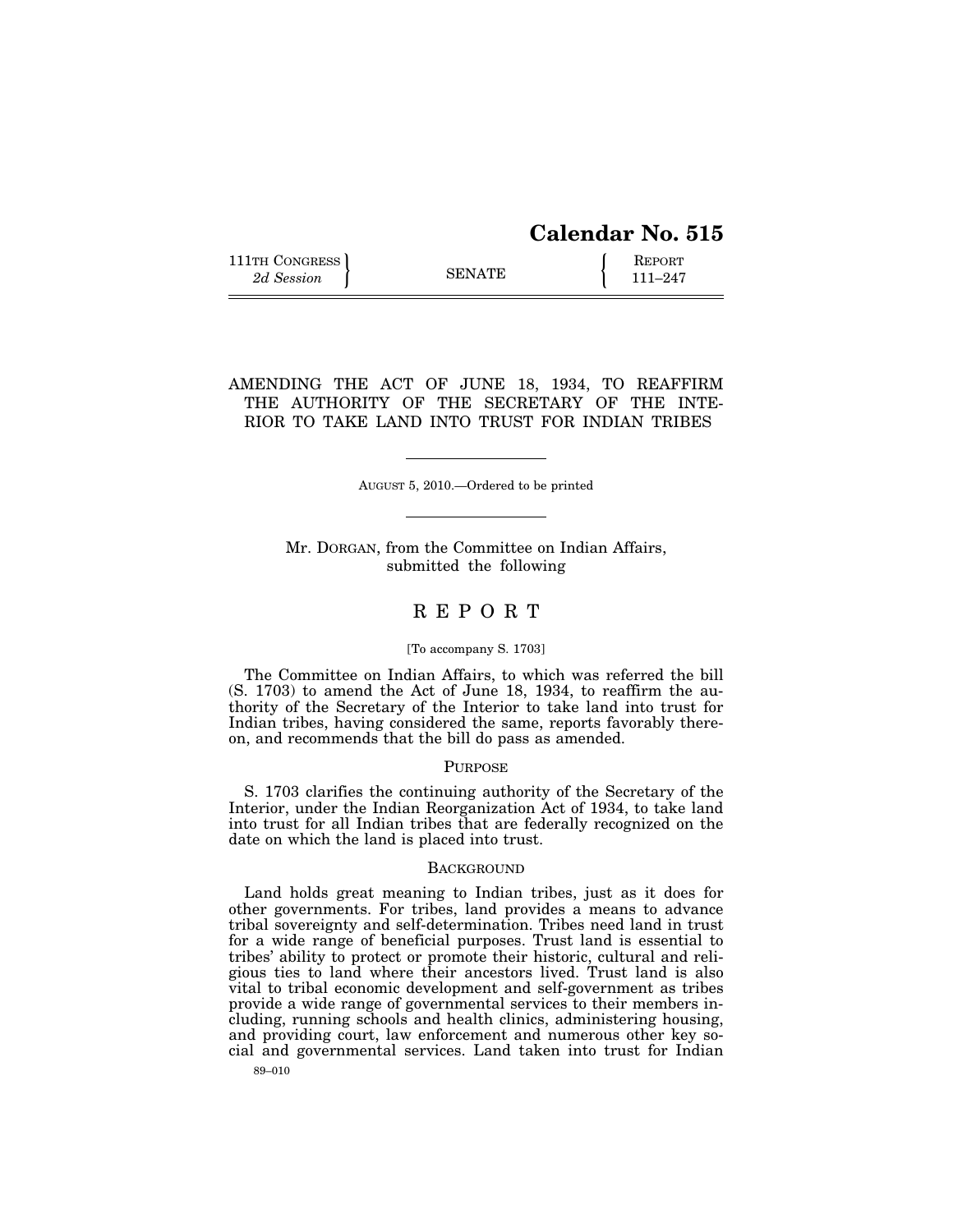tribes directly furthers these and other self-determination functions.

The long history of Indian land losses is well known. From the very first days of the Republic, Indian tribes have given up large areas of land to the United States, which in return has assumed the duty of protecting the tribes on those lands retained.1 But despite the government's trust obligation to protect Indian landholdings, tribes continued to suffer devastating land losses at the hands of the federal government. The federal allotment policy alone resulted in a loss of more than 100 million acres of tribal homelands.2 The destruction of tribal economies, institutions, and communities followed directly from the decimation of the tribal land base. The history and circumstances of land loss and the economic, social, and cultural consequences of that loss, are at the core of government's federal trust responsibility toward Indian tribes.

Congress was aware of these problems 3 and intended to reverse these tribal land losses when it enacted the Indian Reorganization Act of 1934, 25 U.S.C. 461–479. The Indian Reorganization Act (IRA) (also known as the ''Wheeler-Howard Act'' for the bill's congressional sponsors or informally as ''the Indian New Deal'') sought to strengthen tribal governments and restore the Indian land base. The sponsors of the IRA expressed their intent to "rehabilitate the Indian's economic life and to give him a chance to develop the initiative destroyed by a century of oppression and paternalism.'' 4 The IRA authorized the Secretary of the Interior to take lands into trust for tribes to reverse the significant historic losses of tribal homelands. Since the enactment of the IRA, approximately five million acres of land have been acquired and placed into trust for Indian tribes and their members.

Congressman Howard of Nebraska, the sponsor of the bill in the House of Representatives and Chairman of the House Indian Affairs Committee, described the "staggering" losses of Indian lands.<sup>5</sup> He explained that the Act would help remedy the problem by preventing "any further loss of Indian lands" and permitting the purchase of additional lands.6 Congressman Howard reasoned that the restoration of the tribal land base was not only a legal but also a moral obligation. "[T]he land was theirs under titles guaranteed by treaties and law; and when the government of the United States set up a land policy which, in effect, became a forum of legalized misappropriation of the Indian estate, the government became morally responsible for the damage that has resulted to the Indians from its faithless guardianship.'' He further stated that the purpose

<sup>&</sup>lt;sup>1</sup> See Board of County Comm'rs v. Seber, 318 U.S. 705, 715 (1943).<br><sup>2</sup> To Grant Indians Living Under Federal Tutelage the Freedom to Organize for Purposes of<br>Local Self-Government and Economic Enterprise: Hearing on S. 2

fairs John Collier). 3These problems were identified in a 1928 report, known as the ''Meriam Report,'' which was prepared by the Institute for Government Research at the direction of the Secretary of the Interior, Hubert Work. The Institute undertook a survey of the social and economic status of Indi-<br>ans, and found, among other things, that the loss of Indian land was among the principal causes<br>of the resulting poverty of Ind

of Indian Administration'' (February 21, 1928.) 4 H.R. Rep. No. 1804, 73rd Cong., 2d Sess., at 6 (1934). 5 78 Cong. Rec. 11,727–28 (1934).

<sup>6</sup> 78 Cong. Rec. 11,726–727 (1934) at 11,727; *see also* 78 Cong. Rec. 11,123 (June 12, 1934) (statement of Senator Wheeler, sponsor of the bill in the Senate, echoing the remedial goals in relation to Indian lands).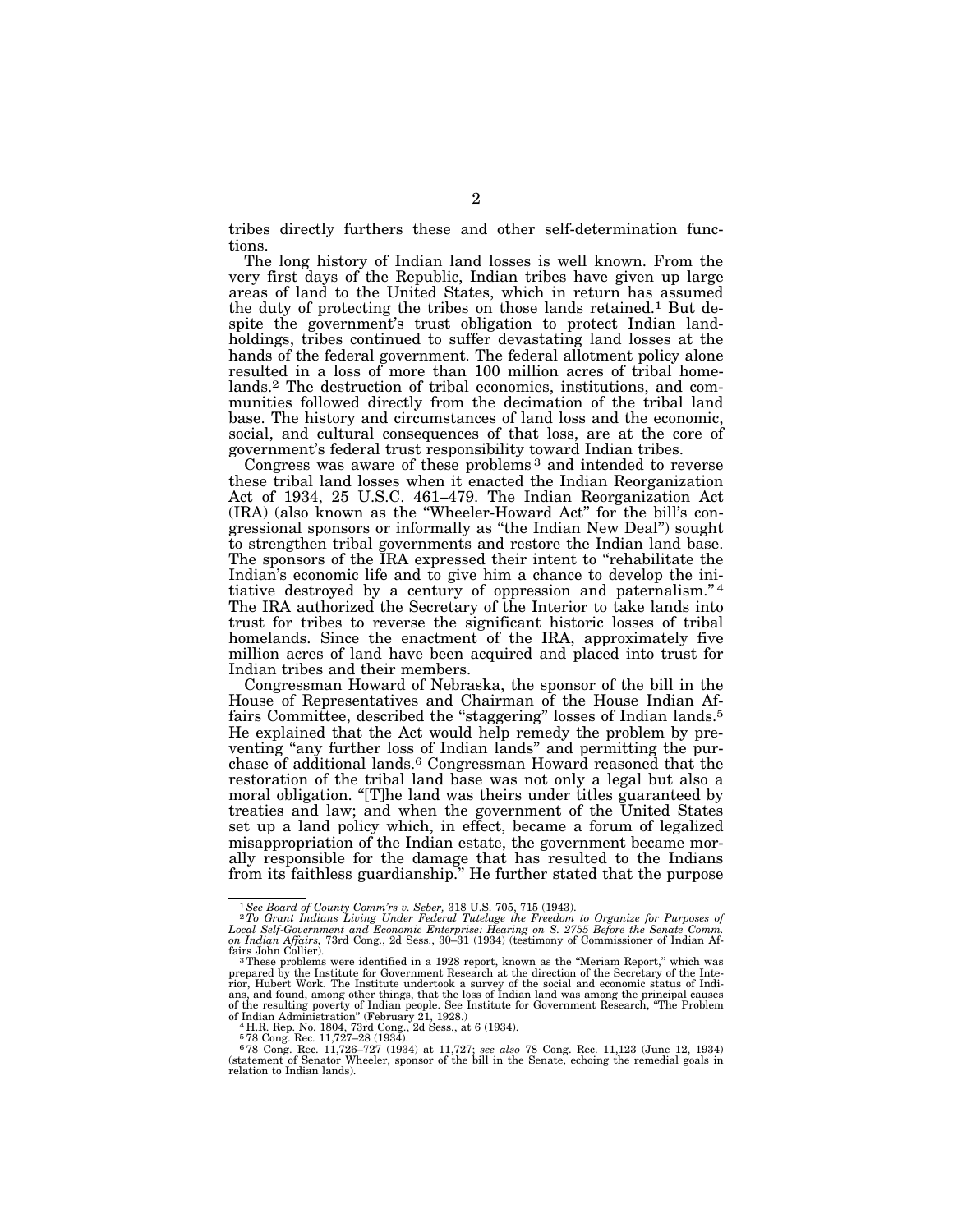of the IRA was ''to build up Indian land holdings until there is sufficient land for all Indians who will beneficially use it."7

Congress understood that a land base was essential for the economic advancement and self-support of the Indian communities and the preservation of tribal culture. The need to provide land for Indians was recognized as an important part of the  $Act^8$  as it would be beneficially used to increase Indian self-support.<sup>9</sup>

Congress saw the IRA as a means not simply of halting the prior federal policies that had so destroyed Indian communities and Indian economies but reversing the course that led to those losses. The IRA has been recognized as one of the most important pieces of Indian legislation in American history. It made a change in federal Indian policy intended ''to establish machinery whereby Indian tribes would be able to assume a greater degree of self-government, both politically and economically.'' 10 By the Act, Congress sought to revitalize and strengthen the institutions of tribal government,  $^{11}$ and ''rehabilitate the Indian's economic life and to give him a chance to develop the initiative destroyed by a century of oppression and paternalism'' so that a ''tribe taking advantage of the Act might generate substantial revenues for the education and the social and economic welfare of its people."<sup>12</sup> These principles have served as the foundation for federal Indian policy in the modern era of tribal self-determination.13

Restoration of land to tribal ownership was central to the overall purposes of the IRA. Congress consistently recognized that the restoration of tribal land bases by taking land into trust was essential to tribal self-determination. As Congressman Howard succinctly stated during the House consideration of the measure, "[l]and reform and in [sic] a measure home rule for the Indians are the essential and basic features of this bill."<sup>14</sup>

The IRA was signed into law on June 18, 1934. Section 5 of the IRA provides for the recovery of the tribal land base and is integral to the IRA's overall goals of recovering from the loss of land and reestablishing tribal economic, governmental and cultural life:

The Secretary of the Interior is hereby authorized, in his discretion, to acquire, through purchase, relinquishment, gift, exchange, or assignment, any interest in lands, water rights, or surface rights to lands, within or without existing reservations, including trust or otherwise restricted allotments, whether the allottee be living or deceased, for the purpose of providing land for Indians.

\* \* \* \* \*

 $778$  Cong. Rec. 11,732 (1934).<br> $8.8e$  S. Rep. No. 1080, at 2 (stating that section 5 would "meet the needs of landless Indians and of Indian individuals and tribes whose land holdings are insufficient for self-support"); Rep. No. 1804, at 6 (noting that the purchase of lands would help "[t]o make many of the now<br>pauperized, landless Indians self-supporting"); 78 Cong. Rec. 11,730 (statement of Rep. Howard<br>that section 5 would "provide land can use land beneficially")<br>  $^{9}$  See, e.g., S. Rep. No. 1080.<br>  $^{10}$  Morton v. Mancari, 417 U.S. 535, 542 (1974).<br>  $^{10}$  Morton v. Mancari, 417 U.S. 535, 542 (1974).<br>  $^{11}$  See Morton, 417 U.S. at 543, Iowa Mutual In

Fisher v. District Court, 424 U.S. 382, 387 (1976).<br><sup>12</sup> Mescalero Apache Tribe v. Jones, 411 U.S. 145, 151–52 (1973) (citations omitted).<br><sup>13</sup> See California v. Cabazon Band of Mission Indians, 480 U.S. 202, 219 (1987); W

*tain Apache Tribe v. Cabazon Band of Mission Indians,* 480 U.S. 202, 219 (1987); White Mountain Apache Tribe v. Bracker, 448 U.S. 136, 143 & n. 10 (1980).<br><sup>14</sup>78 Cong. Rec. 11,729 (1934).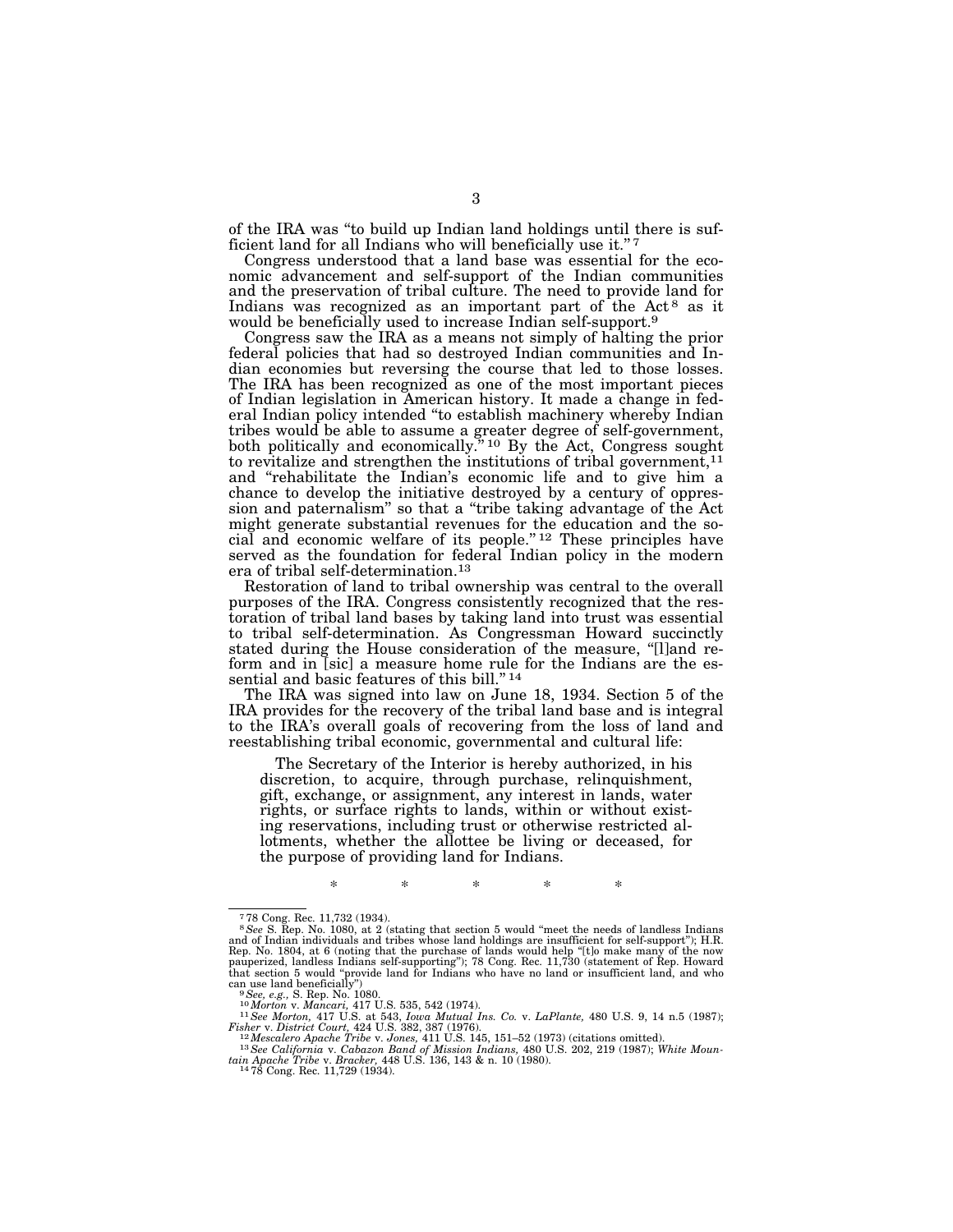Title to any lands or rights acquired pursuant to this Act . . . shall be taken in the name of the United States in trust for the Indian tribe or individual Indian for which the land is acquired, and such lands or rights shall be exempt from State and local taxation.15

Of the more than 100 million acres of tribal homelands lost through the allotment process alone, only approximately 8 percent have been restored to trust status since the IRA was passed 75 years ago. Still today, a number of federally recognized Indian tribes have no land base or insufficient lands to support a governing base, or basic community needs such as housing, education, or economic development. In addition, many tribal land parcels are deeply fractionated, a result of allotment policies, which means that far more Indian land passes out of trust than gets taken into trust each year.16

#### THE DEPARTMENT OF THE INTERIOR'S LAND INTO TRUST PROCESS

For the more than 75 years since enactment of the IRA, the Department of the Interior understood and construed the Act to authorize the Secretary to acquire land in trust for the benefit of any tribe that was federally recognized at the time of the trust land acquisition. The Interior Department's statutory construction of the Act was confirmed when the Department, in 1980, promulgated formal regulations to guide the Secretary's decision-making process when exercising authority to place tribal land into trust pursuant to the IRA.17 The regulations at 25 C.F.R. Part 151 define the term ''tribe'' to mean ''any Indian tribe, band, nation, pueblo, community, Rancheria, colony, or other group of Indians . . . which is recognized by the Secretary as eligible for the special programs and services from the Bureau of Indian Affairs." <sup>18</sup> The term "individual Indian'' means ''any person who is an enrolled member of a tribe,'' any person who is a descendant of a tribal member who, in 1934, resided "on a federally recognized Indian reservation," and persons "of one-half or more degree Indian blood of a tribe."<sup>19</sup>

These regulations govern both on and off-reservation land into trust acquisitions. The 151 process is initiated when an Indian tribe or an individual Indian submits a written request to take land into trust to their local Bureau of Indian Affairs (BIA) agency or regional office. The BIA makes several determinations following the initial request, including whether the acquisition is mandatory or discretionary and whether the acquisition is on or off reservation.

For on-reservation land into trust acquisitions, the applicant must submit (1) a map and a legal description of the land; (2) a justification of why the land should be placed in trust; and (3) in-

<sup>15</sup> 25 U.S.C. § 465. 16G. William Rice, *The Indian Reorganization Act, The Declaration on the Rights of Indige-nous Peoples, and a Proposed Carcieri'Fix': Updating the Trust Land Acquisition Process,* 45

Idaho L. Rev. 575, 587–89 (2009). 17Prior to 1980 and after passage of the IRA in 1934, Interior used an internal process to decide when and how a tribe could put land in trust. Although the 1980 regulations were subject to comment before they were finalized, the process as it currently stands closely resembles Inte-<br>rior's pre-1980 unpublished guidelines. Padraic I. McCoy, The Land Must Hold the People: Na-<br>tive Modes of Territoriality a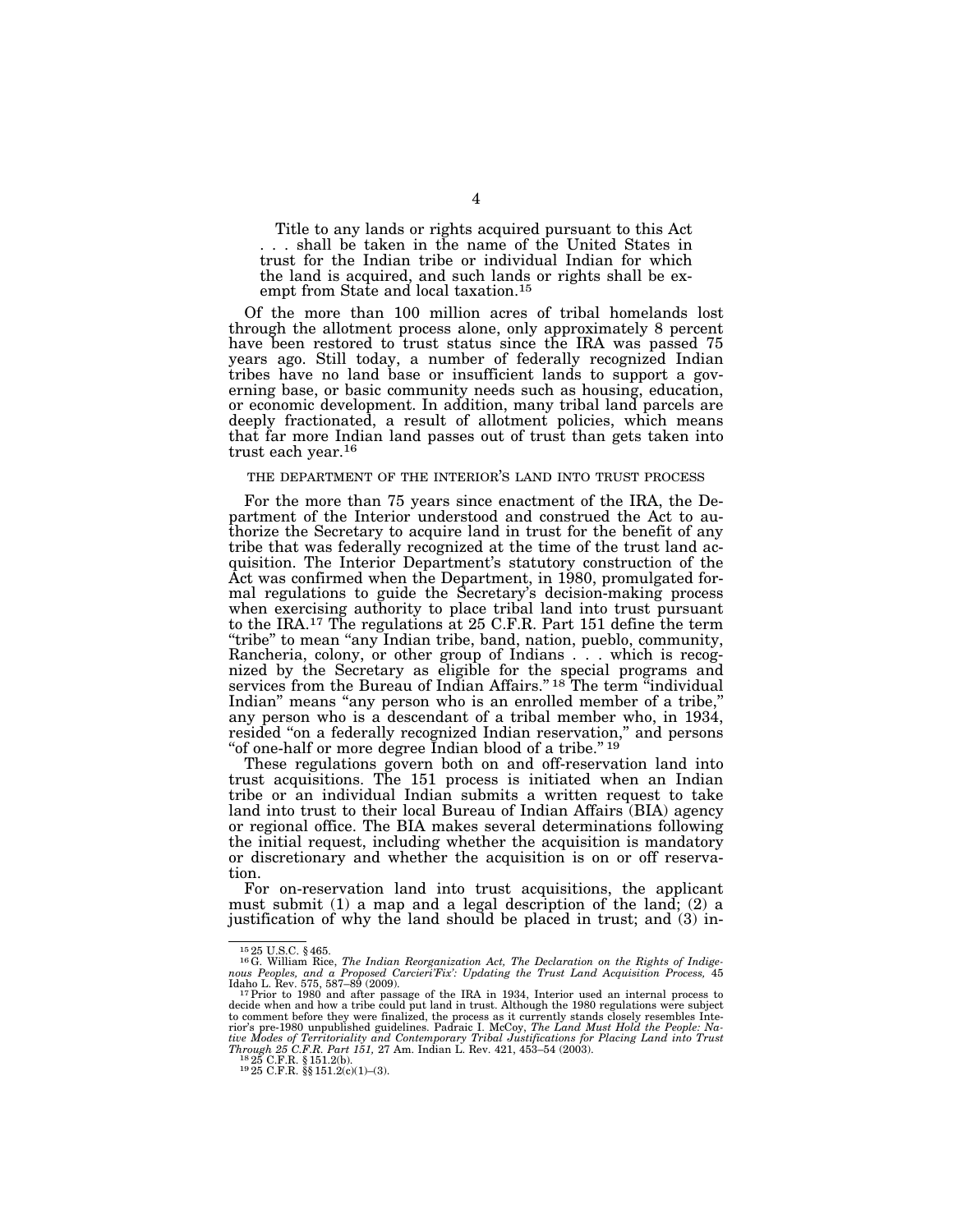formation on the present use of the property, the intended use of the property, and whether there are any improvements on the land. The Regional Office or Agency Superintendent makes the final determination of whether to approve the on-reservation application. In making its decision, the BIA takes into account such factors as the need of the individual Indian or tribe, the impact on the state and its political subdivisions resulting from removing the land from the tax rolls, any jurisdictional issues that may arise, and whether the BIA is equipped to carry out its trust responsibilities if the land is acquired. For off-reservation land acquisitions additional information is required, including a business plan if the acquisition is to be used for economic development purposes. Offreservation acquisition decisions are made at the BIA's Central Office in Washington, D.C.20

Once all the relevant information has been provided, the BIA sends out notification letters to the state, county, and municipal governments with regulatory jurisdiction over the land, notifying them of the application and requesting comments on the impact if the lands are acquired as trust lands.21 Specifically, the BIA requests information on the change to the local government's regulatory jurisdiction, affect on real property taxes, and special assessments.22 If, following this process, the Secretary decides to take the land into trust, the Secretary publishes a notice of the decision in the Federal Register with a statement that the Secretary shall ''acquire title in the name of the United States no sooner than 30 days after notice is published.'' 23

### NEED FOR THE LEGISLATION

The recent Supreme Court decision, *Carcieri* v. *Salazar*,24 will erode congressional intent of the IRA, and will serve as a barrier to meeting the Act's goals of tribal land restoration. The *Carcieri*  decision runs contrary to longstanding and settled practice of the Department of the Interior regarding trust land acquisitions; invites disparate treatment of federally recognized tribes contrary to previous Acts of Congress; creates uncertainty about the scope of the Secretary's authority; and threatens unnecessary and burdensome administrative proceedings and litigation for both the United States and the tribes on matters that Congress long ago intended to resolve. As a result, Senator Dorgan introduced, and the Committee approved, S. 1703 to confirm the Secretary of the Interior's authority to place land into trust for all tribes that are federally recognized on the date the Secretary takes the land into trust, and to ratify trust land acquisitions already made by the Secretary under the IRA.

<sup>20</sup> In making his determination on off-reservation parcels, the Secretary must take into account the criteria for on-reservation parcels as well as the location of the land relative to state boundaries and the distance of the parcel from the reservation, the anticipated economic benefits associated with the proposed use, and the comments received from the state and local gov-

ernments. 25 C.F.R. § 151.11. 21 25 C.F.R. §§ 151.10, 151.11. 22 *Id.* <sup>23</sup> 25 CFR § 151.12(b). 24 129 S. Ct. 1058 (2009).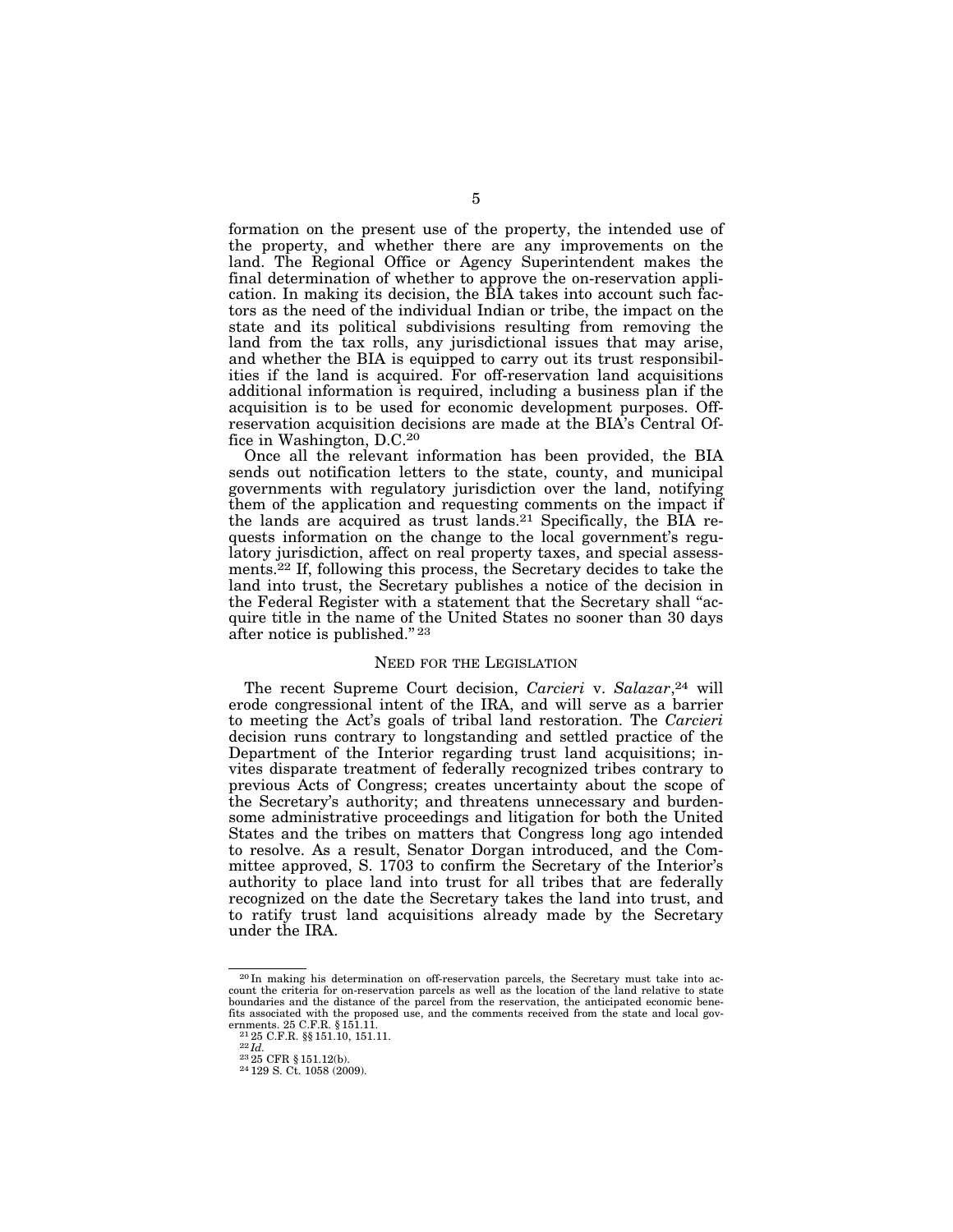On February 24, 2009, the Supreme Court issued its decision in *Carcieri* v. *Salazar*, holding that the Secretary of the Interior did not have the authority to take land into trust status under the IRA for the Naragansett Indian Tribe (Tribe) because the Tribe was not "under federal jurisdiction" in 1934 when the IRA was enacted. The majority opinion was written by Justice Thomas. Justice Breyer filed a concurring opinion. Justice Souter filed an opinion concurring in part and dissenting in part, which was joined by Justice Ginsburg. Justice Stevens was the sole dissenter.

The *Carcieri* case involved a challenge by the Governor of Rhode Island to the Secretary of the Interior's authority to take land into trust status for the Narragansett Indian Tribe pursuant to the IRA. The Tribe obtained federal recognition in 1983 through the administrative process within the Department of the Interior. This process is set forth through federal regulations adopted in 1978.25 In acknowledging the Tribe's relationship with the federal government, the Assistant Secretary—Indian Affairs had to be satisfied that the Tribe had existed continuously since first European contact and had a documented history since 1614.

While the Tribe's petition for federal acknowledgement was pending before the Interior Department, the Tribe also brought a land claim against the State of Rhode Island in the 1970's to recover its ancestral land, claiming that the State had misappropriated tribal land in violation of federal law. Those claims were resolved by a settlement agreement that was codified by Congress in 1978. Under the settlement agreement, the Tribe received title to 1,800 acres of land in Rhode Island, in exchange for relinquishing its past and future claims to other lands. Those lands became the Tribe's initial reservation, and remained under state jurisdiction.

In 1991, the Tribe's housing authority purchased 31 acres of land adjacent to the Tribe's initial reservation. Soon after the purchase, a dispute arose about whether the Tribe's planned construction of housing on the 31-acre parcel had to comply with local regulations. The Tribe requested that the Secretary of the Interior place the land in trust. On March 6, 1998, the Interior Department expressed its intent to acquire the land in trust. Before the land was placed in trust, Rhode Island challenged the Department's decision in a number of administrative appeals and then by suit in Federal district court. One of the State's arguments was that the phrase "now under federal jurisdiction" in section 19 of the IRA, 25 U.S.C. § 479, limited the Secretary's authority to acquire land in trust under section 5 of the IRA, 25 U.S.C. § 465, to only those Indian tribes that were ''under federal jurisdiction'' as of 1934. The Secretary of the Interior contended that the IRA applies to all tribes that were federally recognized at the time that land was taken into trust. The Federal district court held that since the Narragansett Tribe is currently recognized and existed at the time of the enactment of the IRA, it qualified as an Indian tribe' within the meaning of the IRA. The First Circuit Court of Appeals held that the term "now" was ambiguous as to whether it meant at the moment Congress enacted the law or at the moment the Secretary invokes the law. Thus, the Circuit Court deferred to the Secretary's interpreta-

<sup>25</sup> 25 C.F.R. § 83.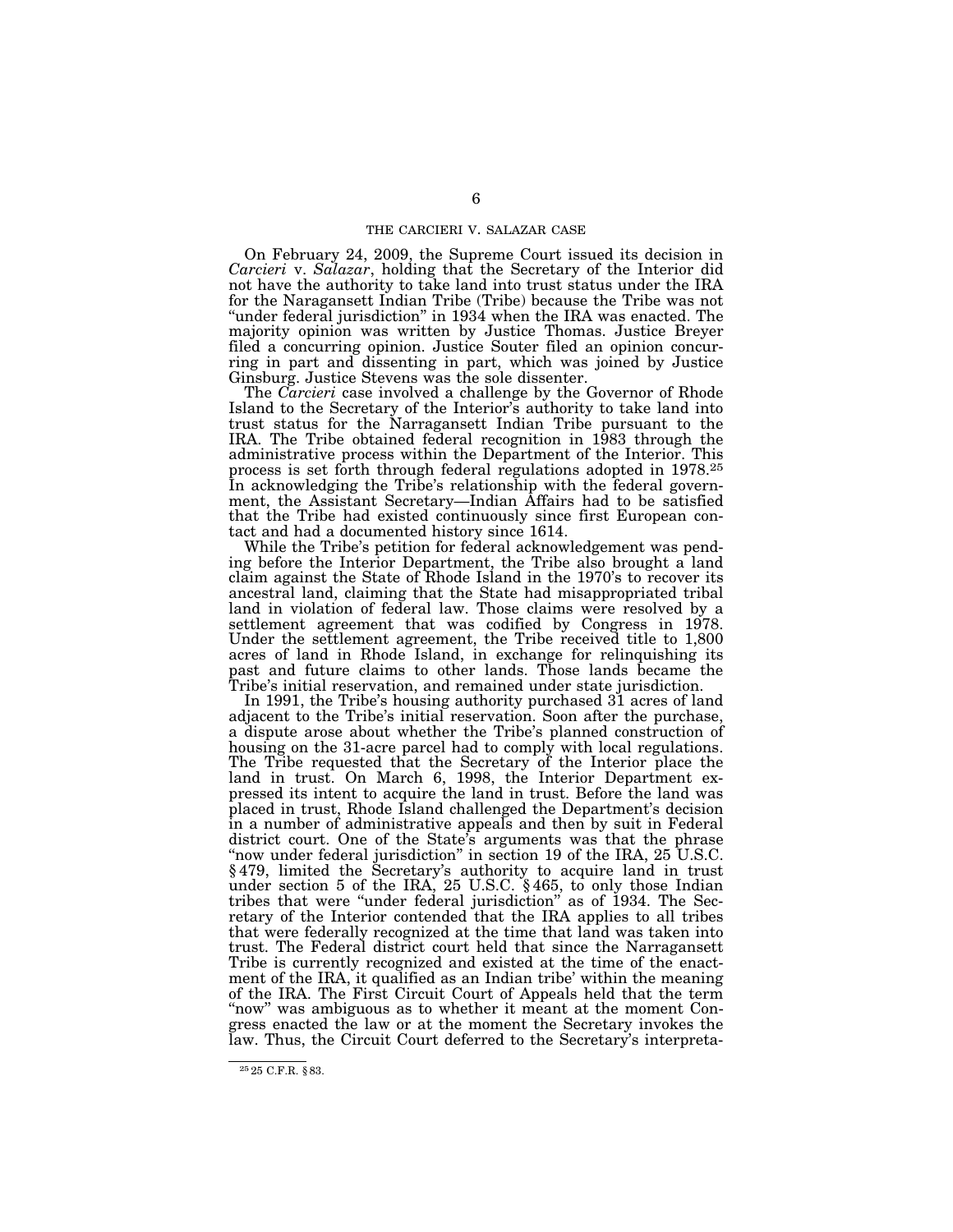tion of the provision of the IRA. The State then sought review by the United States Supreme Court.

On February 24, 2009, the Supreme Court issued its decision in *Carcieri* v. *Salazar*, reversing the lower courts' rulings and holding that the Secretary of the Interior did not have the authority to take land into trust under 25 U.S.C. § 465 for the Narragansett Tribe, because the Tribe was not ''under federal jurisdiction,'' as that term is used in the definition of ''Indian'' in 25 U.S.C. § 479. The Court pointed to the parties' agreement that the definition of ''Indian'' in § 479 determines which tribes may rely on § 465, and stated that the case turned on ''whether the Narragansetts are members of a 'recognized Indian Tribe now under federal jurisdiction.'" 26 The Court then held that "now" means 1934, when the Indian Reorganization Act was enacted, rather than the date that the Secretary intended to act to take land into trust. It did so notwithstanding the absence of the word "now," or any other temporal qualifier, in the separate definition of ''tribe,'' which also appears in § 479, and despite its recognition that § 465 authorizes the Secretary to take land into trust for a tribe.<sup>27</sup> No effort was made by the parties to the case to demonstrate that the Narragansett were ''under federal jurisdiction'' at the time of the IRA. Nevertheless, the Court found that because ''the record establishes that the Narragansett Tribe was not under federal jurisdiction when the IRA was enacted,'' the Secretary lacked authority to take land into trust for the Narragansett Indian Tribe.

#### UNEQUAL TREATMENT OF FEDERALLY RECOGNIZED INDIAN TRIBES

The *Carcieri* decision may have the detrimental effect of creating two classes of Indian tribes—those who were ''under federal jurisdiction'' as of the date of enactment of the Indian Reorganization Act in 1934 for whom land may be taken into trust, and those who were not. This disparity would directly conflict with prior Acts of Congress, including the Act of November 2, 1994,<sup>28</sup> the 1994 Amendments to the IRA, and federal policy supporting self-determination for all federally recognized Indian tribes.<sup>29</sup>

Congress affirmed its intent that all federally recognized tribes be equally treated under the law in 1994 when Congress passed the ''Federally Recognized Indian Tribe List Act of 1994'' (Tribal List Act) 30 which requires the Secretary to publish an annual list of all federally recognized tribes which, Congress explained, "establishes tribal status for *all* federal purposes."<sup>31</sup> Also in 1994, Congress amended the IRA to prohibit federal agencies from taking action that ''classifies, enhances, or diminishes the privileges and immunities available to the Indian tribe relative to other federally recognized tribes by virtue of their status as Indian tribes.'' 25 U.S.C. § 476(f). By these statutes, Congress instructed that there be no second class tribes. These Acts are direct statements from Congress that federal agencies do not have the right to discriminate

 $^{26}\mbox{Carcieri},$  129 S.Ct. at 1064. <br> $^{27}\mbox{See Id. at 1067}$  at 1067. <br> $^{28}\mbox{25 U.S.C. $8479a, 479a-1}.$  <br> $^{28}\mbox{25 U.S.C. $450b(e).}$  <br> $^{30}\mbox{Pub. L. 103-454 (1994), codified at 25 U.S.C. 479a-1}.$   $^{31}\mbox{H.R. Rep. No. 103-781 at 3 (1994) as reprinted in 1994 USCCAN 3768.}$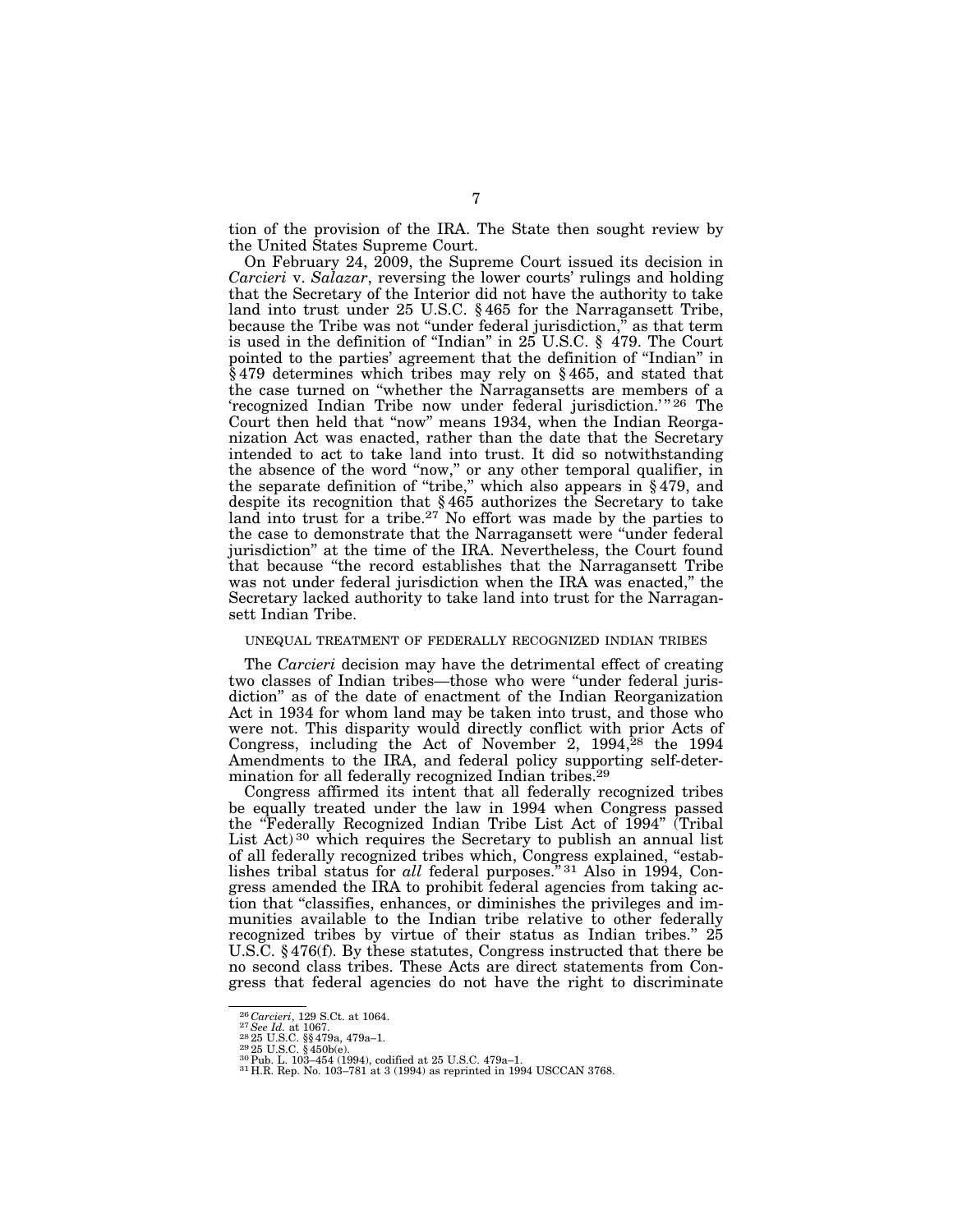based on the history of how a federally recognized tribe reached that status.32

The *Carcieri* case, however, threatens to create two classes of tribes contrary to settled law and express Congressional intent. The Committee believes there is no logical policy reason for treating tribes differently based on date of federal recognition.

#### HIGH COSTS OF LITIGATION TO THE UNITED STATES AND INDIAN **TRIBES**

The *Carcieri* decision may provoke a large number of lawsuits regarding pending and already acquired lands and the issue of whether tribes were "under federal jurisdiction" in 1934. Such litigation would be burdensome and cause delay in the government's exercise of its general trust responsibility to Indian tribes, and its specific obligations under the IRA. These delays will in turn undermine the broad remedial policies of the IRA and the current federal policy of tribal self-determination. S. 1703 seeks to prevent litigation over trust land acquisitions that might otherwise arise from the *Carcieri* decision.

The term "under federal jurisdiction" is not defined in federal law, regulation, or in the legislative history leading up to the enactment of the Indian Reorganization Act. Even prior to enactment of the IRA, the United States had no formal term for acknowledging the existence of an Indian tribe. The federal government used the terms ''in amity with the government'' and ''having existing treaties with the government" up until the late 1800's. It was not until then that the terms "recognized" and "recognition" were used in the jurisdictional sense. As a result, Indian Tribes, the Department of the Interior, and Federal courts reviewing future land into trust acquisitions have little insight as to whether a tribe that was not formally recognized in 1934 would be considered ''under federal jurisdiction.'' In addition, the United States did not have an accurate list of federally recognized Indian tribes until after 1994, when Congress enacted the Federally Recognized Tribal List Act.<sup>33</sup> Thus, even the initial determination of whether a tribe was formally recognized in 1934 will be a difficult question to determine. This significant uncertainty will flood federal court rooms with lawsuits for decades and cost both tribes and the United States significant resources.

The concurring opinions of Justices Breyer and Souter acknowledged this fact. They noted that even though a tribe was not formally recognized by the federal government in 1934, that tribe may not be precluded from having been ''under federal jurisdiction'' at that time. In his concurring opinion Justice Breyer draws attention to the fact that many tribes were left off of the list of tribes covered by the IRA reportedly compiled by the Department of the Interior. Other tribes were later acknowledged to have been under federal jurisdiction at an earlier time, even though circumstances prevented the government from knowing that at the time. Justice Souter also made this point stating that ''nothing in the majority opinion forecloses the possibility that the two concepts, recognition and jurisdiction, may be given separate content.''

 $^{32}Id.$   $^{33}25$  U.S.C. sec. 479a–479a–1.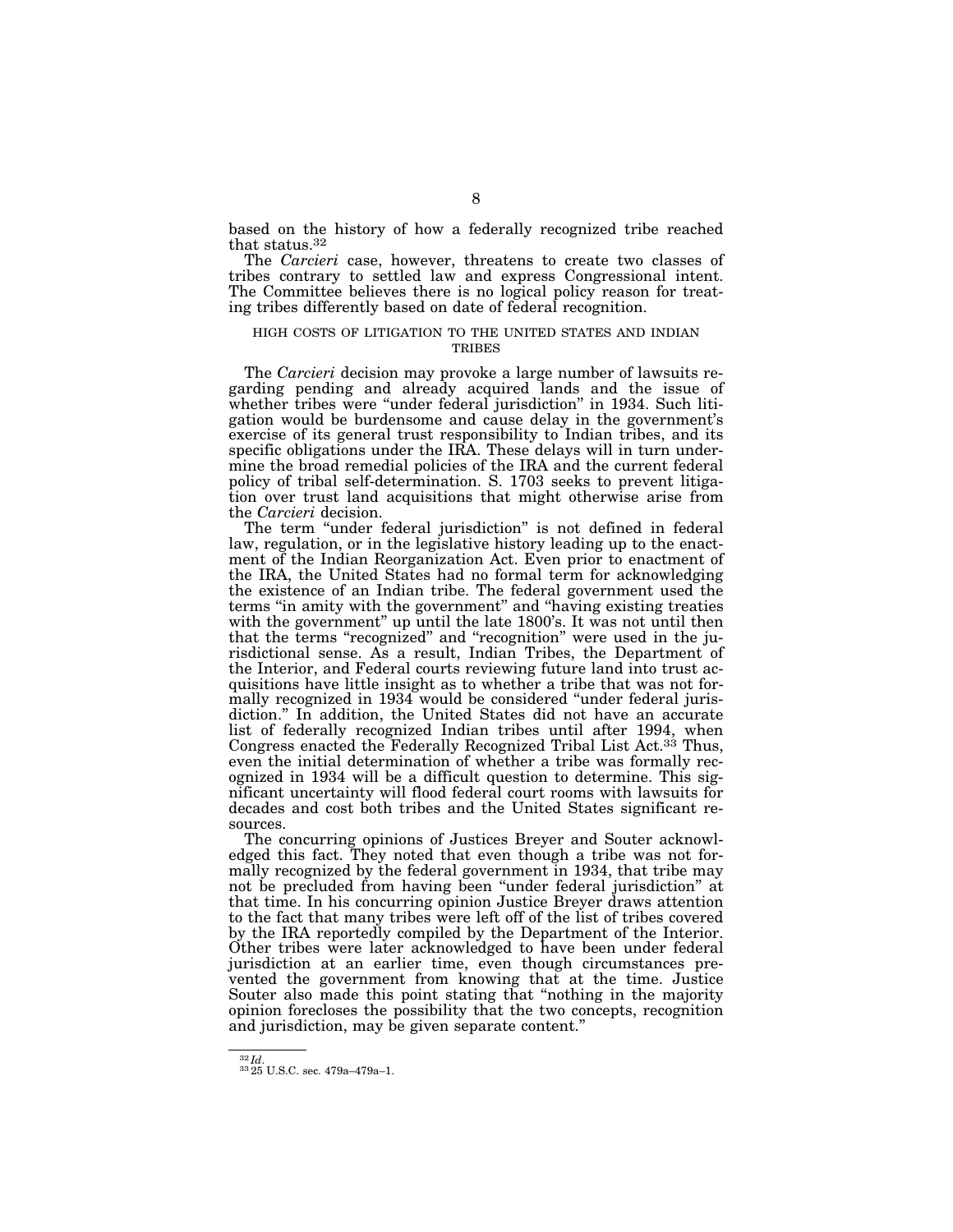Another concern generated by the *Carcieri* decision relates to parcels already held in trust by the federal government. Although challenges to the validity of title to Indian trust are barred by existing law and the Quiet Title Act, 28 U.S.C. 2409a, and should ultimately be dismissed, illegitimate, unsuccessful legal challenges can be brought. Such cases would impose significant costs on the United States and tribal governments. S. 1703 is intended to prevent such challenges to land already held in trust by ratifying the Secretary's action in taking such lands into trust.

#### LEGISLATIVE HISTORY

On May 21, 2009, the Committee held a hearing to examine Executive Branch authority to acquire trust lands for Indian tribes. On September 24, 2009, Senator Dorgan introduced S. 1703, along with Senators Akaka, Baucus, Bingaman, Franken, Inouye, Tester and Udall. Senators Landrieu, Stabenow and LeMieux were later added as co-sponsors.

Two companion bills were introduced in the House of Representatives. On October 1, 2009, Congressman Cole introduced H.R. 3697 and on October 7, 2009, Congressman Kildee introduced H.R. 3742. The House Committee on Natural Resources held a legislative hearing on these two bills on November 4, 2009.

#### SUMMARY OF THE AMENDMENTS

Senator Dorgan offered an amendment in the nature of a substitute. The amendment in the nature of a substitute amends the original bill by removing the revisions to the definition of the term "Indian tribe" and by adding language to ensure that nothing in the Act or the amendments to the Act would affect the application of any other federal law, other than the Indian Reorganization Act.

Senator Murkowski offered a second degree amendment to ensure that the language of S. 1703 will not affect the validity of any existing Department of Interior regulations concerning the taking of land into trust in Alaska.

Senator Coburn offered an amendment to require a study be prepared by the Department of the Interior and submitted to Congress identifying the impact of the *Carcieri* decision on Indian tribes and tribal lands. The offered amendment would have required the study to be completed prior to S. 1703 becoming effective. A second degree amendment was agreed upon which would require the study to be submitted within one year of enactment of S. 1703. The Committee intends that the study shall not limit the Secretary's authority to take land into trust for any tribe that is federally recognized on the date the Secretary takes the land into trust, or cause any delay with regard to any trust land acquisition authorized by law.

#### SECTION-BY-SECTION ANALYSIS

#### *Section 1. Modification of definition*

Subsection 1(a) This section modifies a portion of the definition of ''Indian'' in 25 U.S.C. 479 from, ''any recognized Indian tribe now under Federal jurisdiction'' to ''any federally recognized Indian tribe.'' It further retroactively applies this amended definition from June 18, 1934.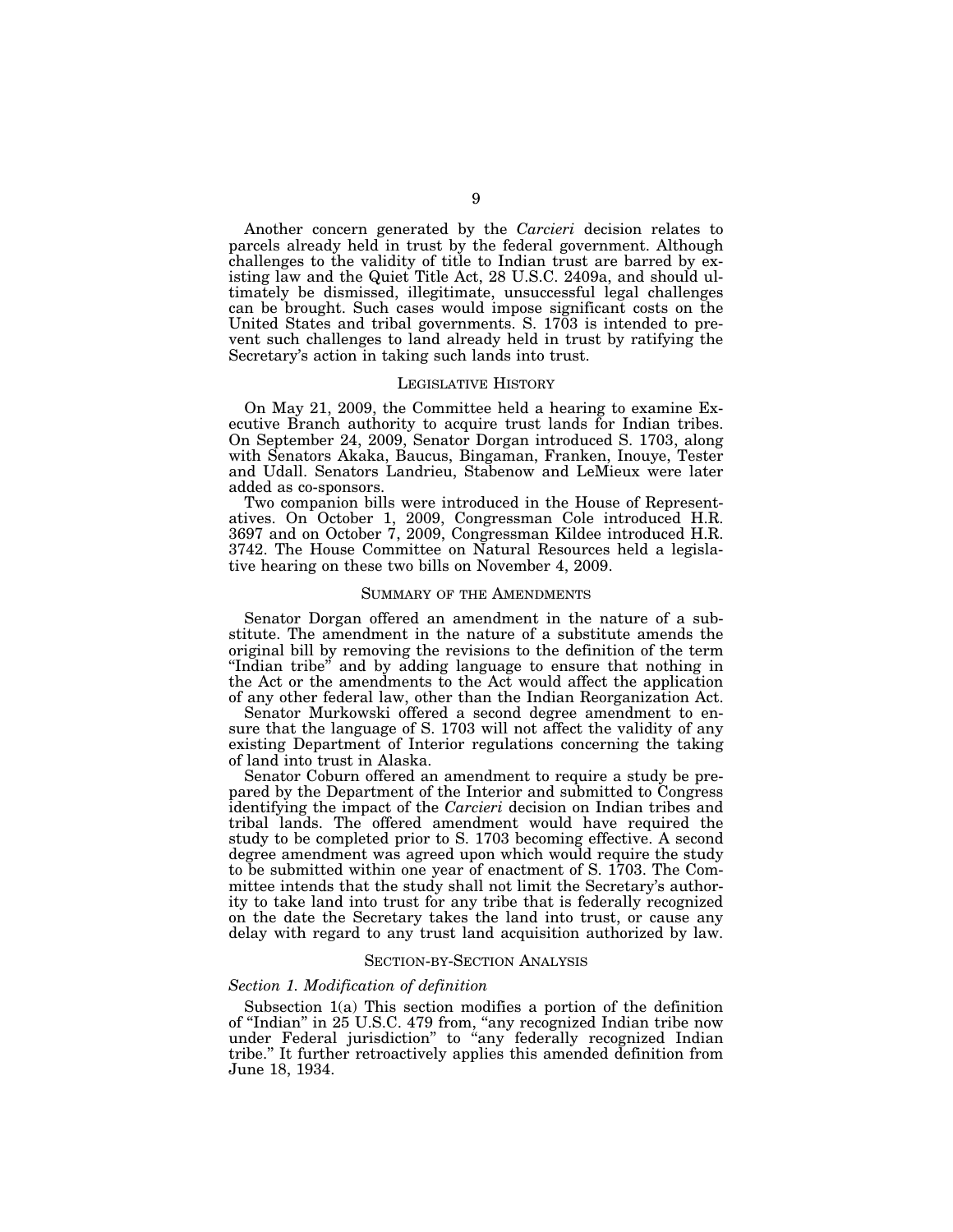Subsection 1(b) makes the amendments in subsection (a) retroactive as if included in the Indian Reorganization Act as of date of enactment of that Act on June 18, 1934.

Subsection 1(c) clarifies that the legislation does not affect any law other than the Indian Reorganization Act or limit the authority of the Secretary of the Interior under any federal law or regulation other than the Indian Reorganization Act.

Subsection 1(d) requires the Secretary of the Interior to conduct, and submit to Congress, a study describing the effects of the *Carcieri* decision on Indian tribes and tribal land; and including a list of each affected Indian tribe and parcel of tribal land. The study would be required to be submitted within one year of enactment of S. 1703.

#### COMMITTEE RECOMMENDATION

On December 17, 2009, the Senate Committee on Indian Affairs convened a business meeting to consider S. 1703 and other measures. The amendment in the nature of a substitute, along with the second degree amendments by Senators Murkowski and Senator Coburn, were approved by the Committee by voice vote. The Committee ordered the bill, as amended, be reported to the full Senate with the recommendation that the bill, as amended, do pass.

#### COST AND BUDGETARY CONSIDERATIONS

The following cost estimate, as provided by the Congressional Budget Office, dated March 26, 2010, was prepared for S. 1703:

#### *S.* 1703—A bill to amend the act of June 18, 1934, to reaffirm the *authority of the Secretary of the Interior to take land into trust for Indian tribes*

S. 1703 would amend the Indian Reorganization Act to allow the Secretary of the Interior to take land into trust for all federally recognized Indian tribes. Based on information from the Department of the Interior (DOI), CBO estimates that implementing the legislation would have no significant cost. Enacting S. 1703 would not affect direct spending or revenues; therefore, pay-as-you-go procedures would apply.

Under current law, as established by the Supreme Court decision in *Carcieri* v. *Salazar (2009),* the Secretary of the Interior's authority to take land into trust for Indian tribes is limited to those tribes that were federally recognized prior to the enactment of the Indian Reorganization Act of 1934. Under the bill, the Secretary would have the authority to take land into trust for all federally recognized Indian tribes, regardless of when those tribes became federally recognized. Because current law requires DOI personnel to determine which tribes would be eligible to have lands taken into trust, CBO expects that implementing S. 1703 could reduce the workload of DOI staff. CBO expects that any savings due to the reduced workload would be used by the agency to carry out other activities related to holding land in trust. Thus, we expect that implementing the legislation would have a negligible effect on the federal budget.

S. 1703 would expand an existing intergovernmental mandate, as defined in the Unfunded Mandates Reform Act (UMRA), that ex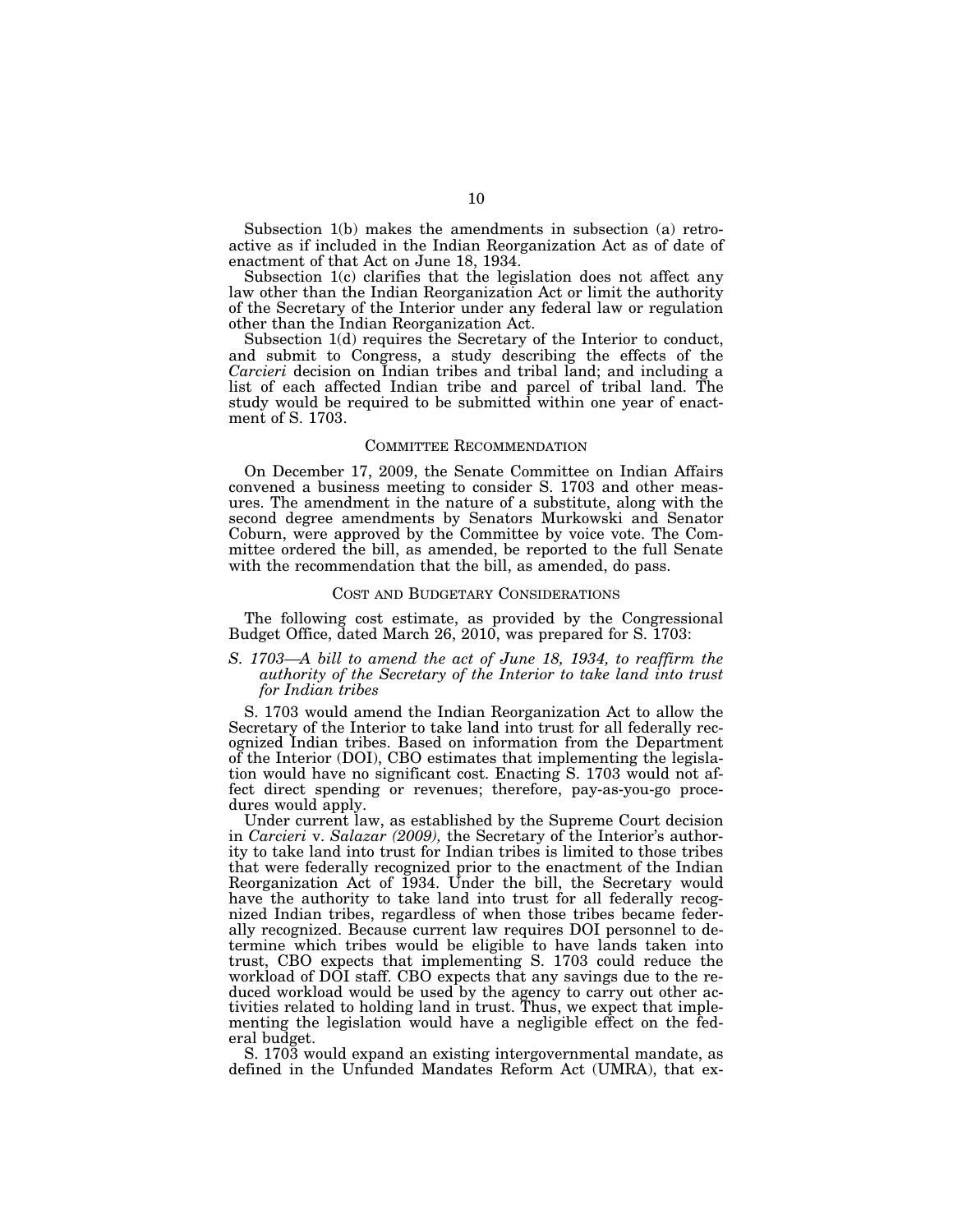empts from state and local taxes land taken into trust for tribal individuals or tribal governments. While state and local governments may have the ability to collect taxes on some lands as a result of the *Carcieri* v. *Salazar* decision, CBO has no data indicating that those governments currently levy or have plans to levy taxes on that land. Therefore, CBO estimates that enacting S. 1703 would not result in a loss of revenue for state or local governments.

S. 1703 also would impose intergovernmental and private-sector mandates as defined in UMRA by limiting the ability of public and private entities or individuals to file claims in court related to lands taken into trust for Indian tribes federally recognized after 1934. The cost of the mandate would be the forgone value of awards and settlements of such claims. CBO expects that the annual number of claims involving such land and the value of the awards and settlements in those claims would be small. Consequently, the cost of the mandate to public and private entities would fall below the annual thresholds established in UMRA for intergovernmental and private-sector mandates (\$70 million and \$141 million in 2010 respectively, adjusted annually for inflation).

The CBO staff contacts for this estimate are Jeff LaFave (for federal costs), Melissa Merrell (for state, local, and tribal costs), and Marin Randall (for the private-sector impact). The estimate was approved by Theresa Gullo, Deputy Assistant Director for Budget Analysis.

#### REGULATORY AND PAPERWORK IMPACT STATEMENT

Paragraph 11(b) of rule XXVI of the Standing Rules of the Senate requires each report accompanying a bill to evaluate the regulatory and paperwork impact that would be incurred in carrying out the bill. The Committee believes that S. 1703 will have a minimal impact on regulatory or paperwork requirements.

#### EXECUTIVE COMMUNICATIONS

The Committee received the following letters from Secretary Salazar, Department of the Interior in support of S. 1703: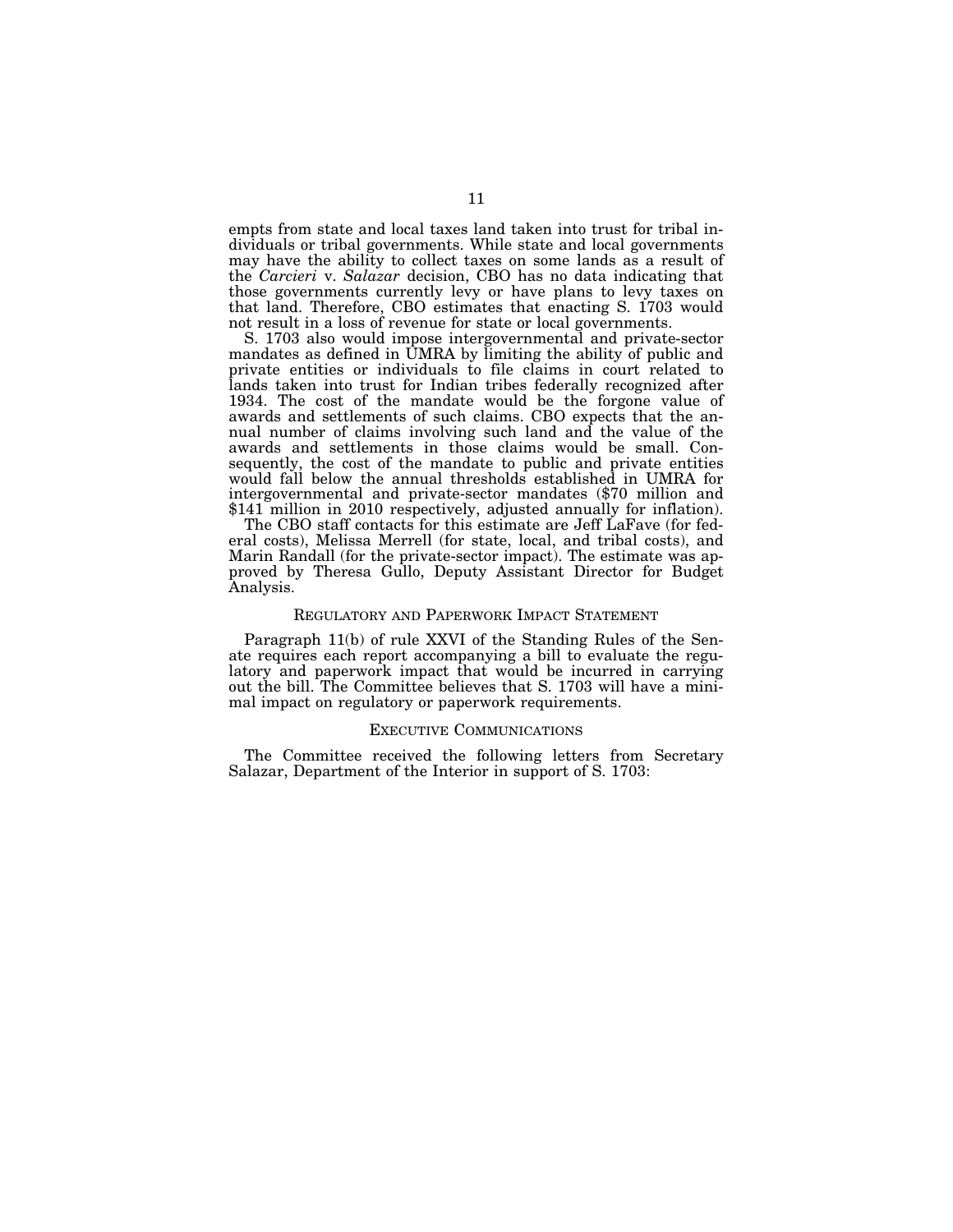

THE SECRETARY OF THE INTERIOR **WASHINGTON** 

### OCT 2 3 2009

The Honorable Byron Dorgan Chairman, Senate Committee on **Indian Affairs United States Senate** Washington, DC 20510

Dear Mr. Chairman:

I write to express the support of the Department of the Interior for your efforts to address the recent United States Supreme Court decision in Carcieri v. Salazar. We agree with you that the decision was not consistent with the longstanding policy of the United States to assist tribes in establishing and protecting a land base sufficient to allow them to provide for the health, welfare, and safety of tribal citizens. The Court's decision hinders fulfillment of the United States' commitment to supporting tribes' self-determination by clouding - and potentially narrowing the United States' authority to protect lands for tribes by holding the lands in trust on their behalf.

Furthermore, the Carcieri decision has disrupted the process for acquiring land in trust for recognized tribes by imposing new and undefined requirements on applications now pending before the Secretary. The decision has called into question the Department's authority to approve pending applications, as well as the effect of such approval, by establishing criteria that have not previously been construed or applied.

If enacted, your legislation, S. 1703, would clarify the Department's authority under the Indian Reorganization Act and would recstablish confidence in the United States' ability to provide needed protection for tribes that seek to have their lands placed into trust.

Your leadership and initiative to address these important matters is greatly appreciated. Thank you for your continued support of Indian tribes and I look forward to passage of legislation that will remove the uncertainty created by the Carcieri decision.

Sincerely,

Ken Jalgen

Ken Salazar

cc: The Honorable John Barrasso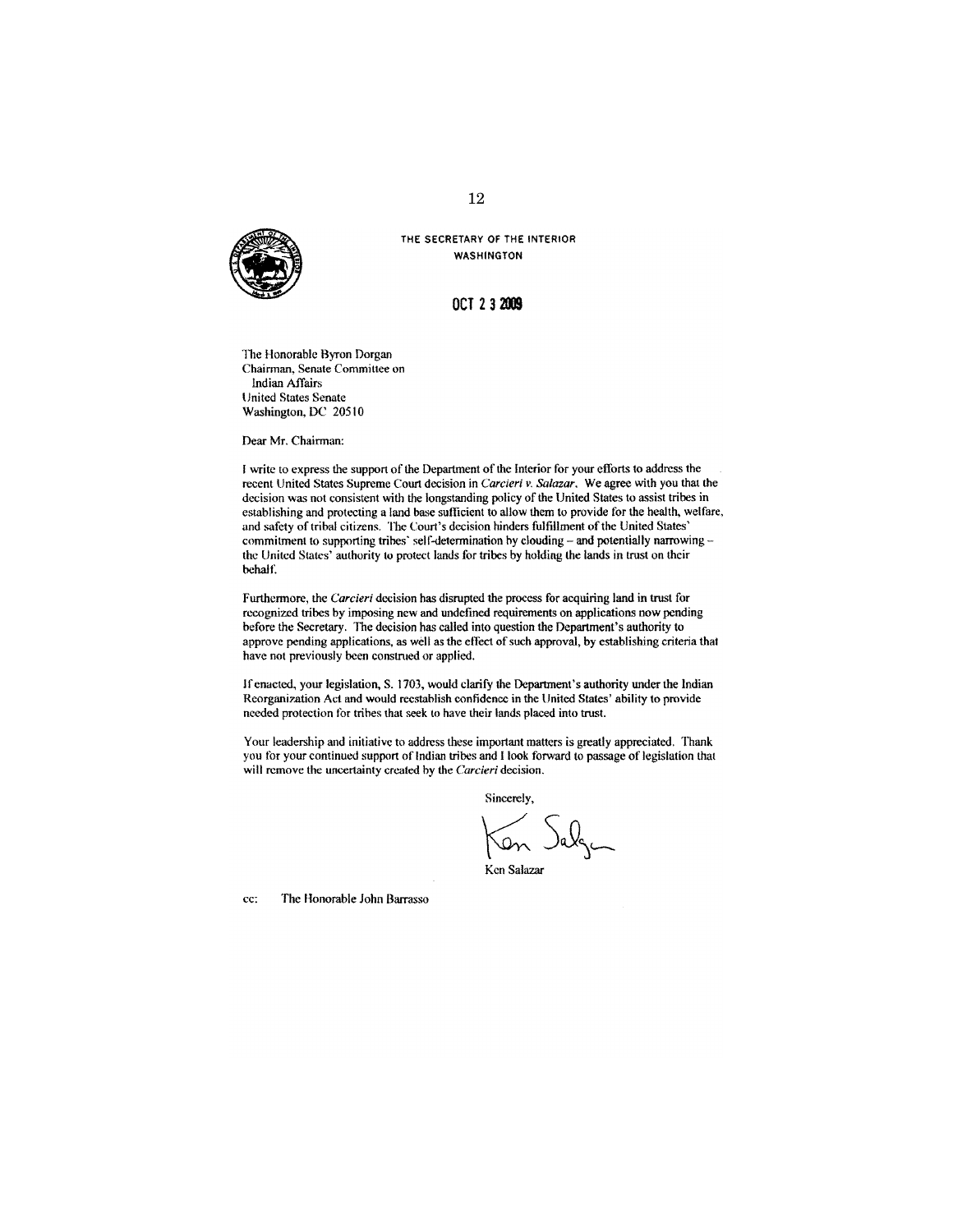

# **JUL 30 2010**

THE SECRETARY OF THE INTERIOR **WASHINGTON** 

The Honorable Byron Dorgan Chairman, Committee on Indian Affairs **United States Senate** Washington, DC 20510

Dear Mr. Chairman:

I write to reaffirm my strong support for S. 1703/H.R. 3742, which would address the United States Supreme Court's decision in Carcieri v. Salazar by confirming the Department of the Interior's authority to acquire land in trust for all federally recognized tribes. You and I have spoken about this issue and I have heard from tribal leaders from across the country regarding the need for this legislation.

Taking land into trust is one of the most important functions that the Department of the Interior undertakes on behalf of Indian tribes. Homelands are essential to the health, safety, and welfare of the First Americans. There is an unfortunate tendency to link the issue of taking land into trust, and this legislation to Indian gaming. The fact is, this issue and this legislation go far beyond the issue of Indian gaming. The land-into-trust applications processed by the Department are designed to further tribal self-determination. These lands provide a means for tribal communities to practice their cultural traditions, to provide housing for tribal members, and engage in economic development. Moreover, the majority of these applications have no connection to Indian gaming. I continue to believe that this Department's ongoing activities to establish, consolidate and, where appropriate, expand tribal homelands is an essential feature of our Nation's Indian policy and our honoring of principles of tribal self-reliance and selfgovernance.

Your leadership and initiative on this important issue are greatly appreciated. I look forward to working with you in continued support of Indian tribes, and I also look forward to enactment of S.1703/H.R. 3742 to address the uncertainty created by the Carcieri decision.

Sincerely, Ken Salozar

Cc: Chairman Inouye Chairwoman Feinstein Chairman Rahall Chairman Dicks Chairman Moran

13